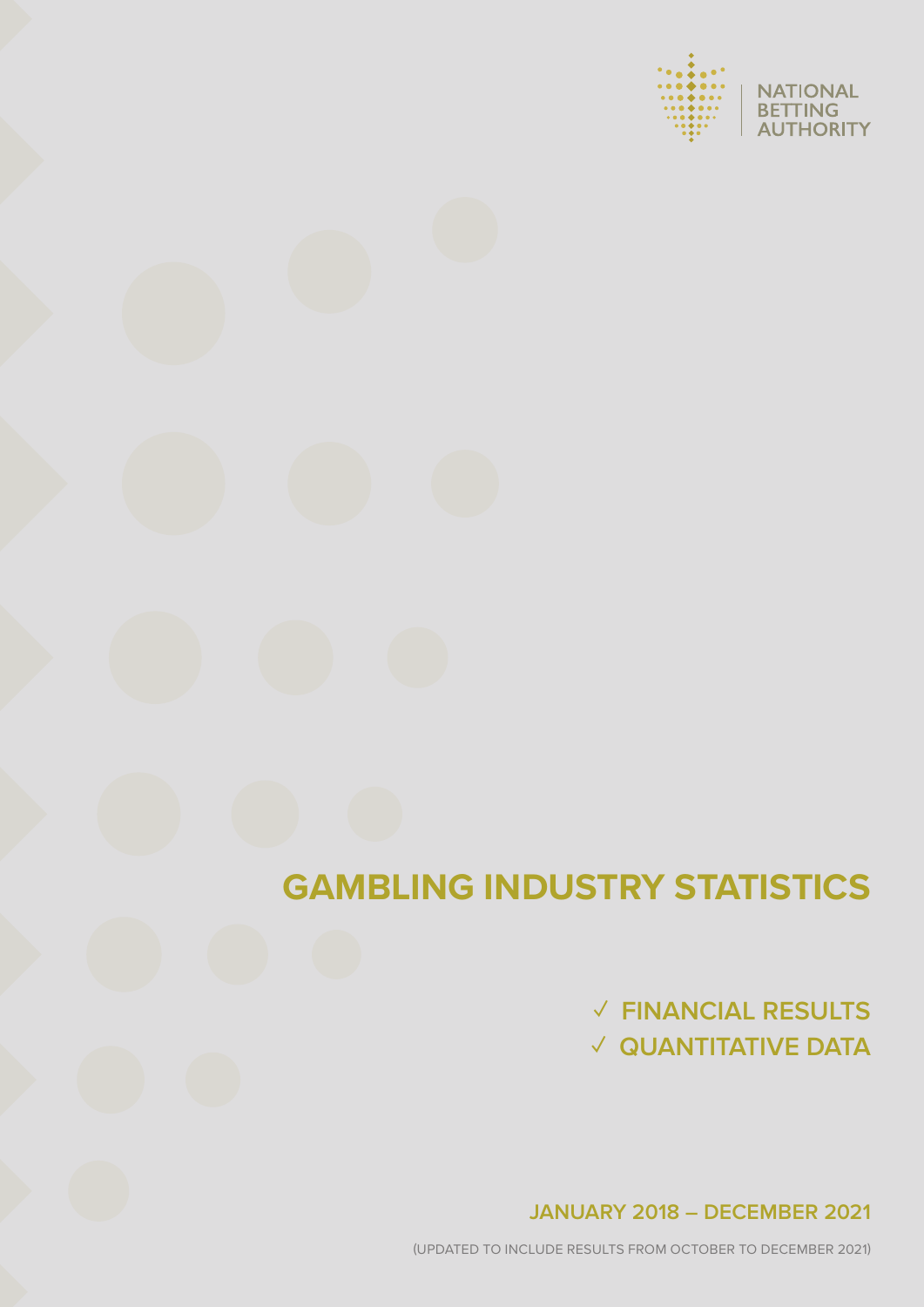

 $\sim$ 

# **Table of Contents**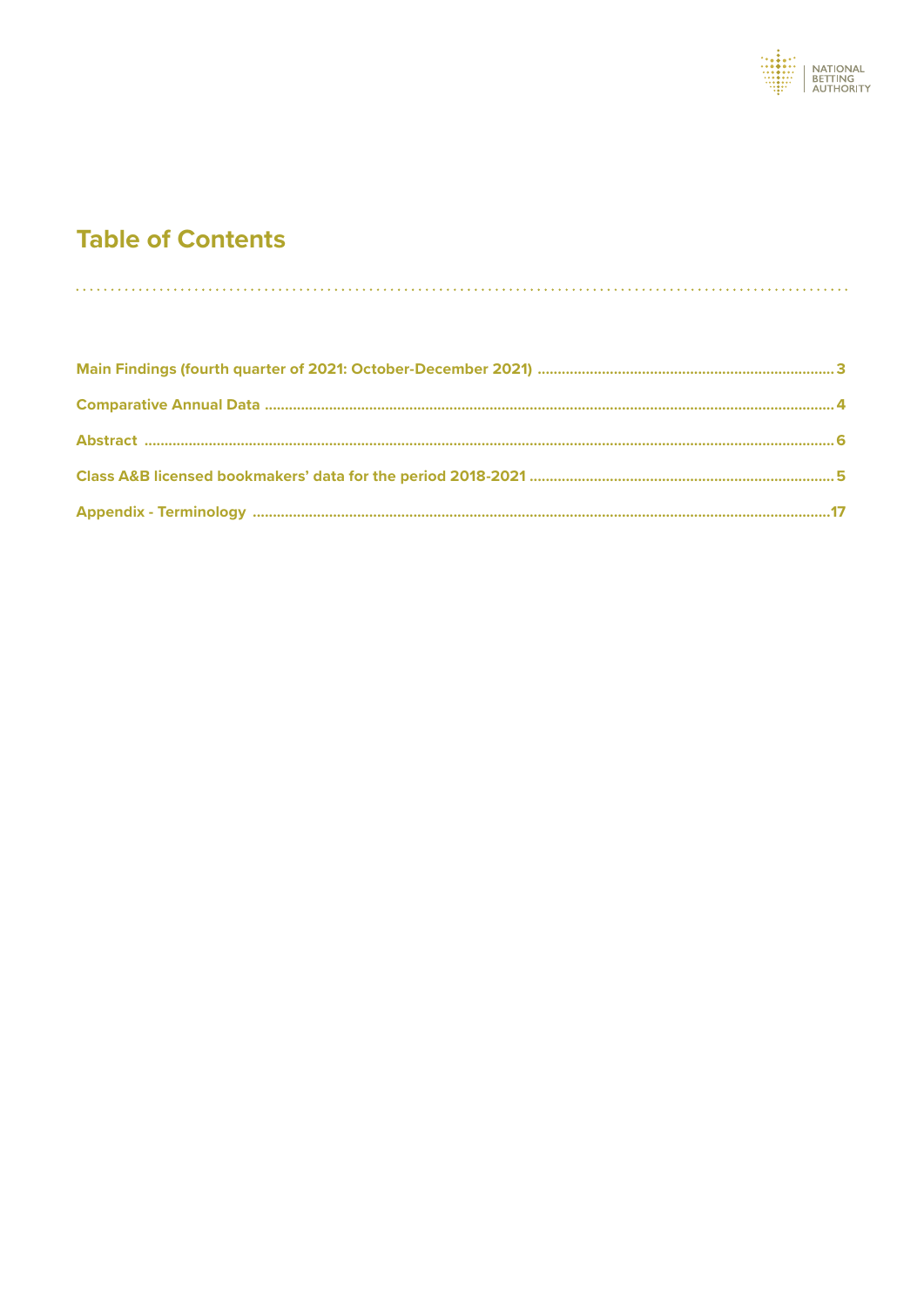

**€226.312.676**

**Comprehensive Income (Pay In) of Class A and B Bookmakers** (OCTOBER – DECEMBER 2021)

# **€198.473.099**

**Total Profit Distribution (Pay Out) of Class A and B** (OCTOBER – DECEMBER 2021)

# **€27.839.577**

**Gross Gaming Revenue (GGR) of Class A and B** (OCTOBER – DECEMBER 2021)

# **€2.784.321**

**Betting tax (10%) on the GGR for Class A and B** (OCTOBER – DECEMBER 2021)

**6 Number of Class A licensed bookmakers**

**11 Number of Class B licensed bookmakers**

# **16%**

**Percentage (%) change of Class A and B's Pay in** (COMPARISON OF 4TH QUARTER OF 2020-2021)

**19%** 

**Percentage (%) change of Class A and B's Pay Out** (COMPARISON OF 4TH QUARTER OF 2020-2021)

**12% Profit Margins for Class A and B** (OCTOBER – DECEMBER 2021)

**-2% Percentage (%) change of betting tax for Class A and B** (COMPARISON OF 4TH QUARTER OF 2020-2021)

**487 Licensed premises**

**15.657**

**Number of blocked websites, which do not hold a Class B license or offer illegal betting services**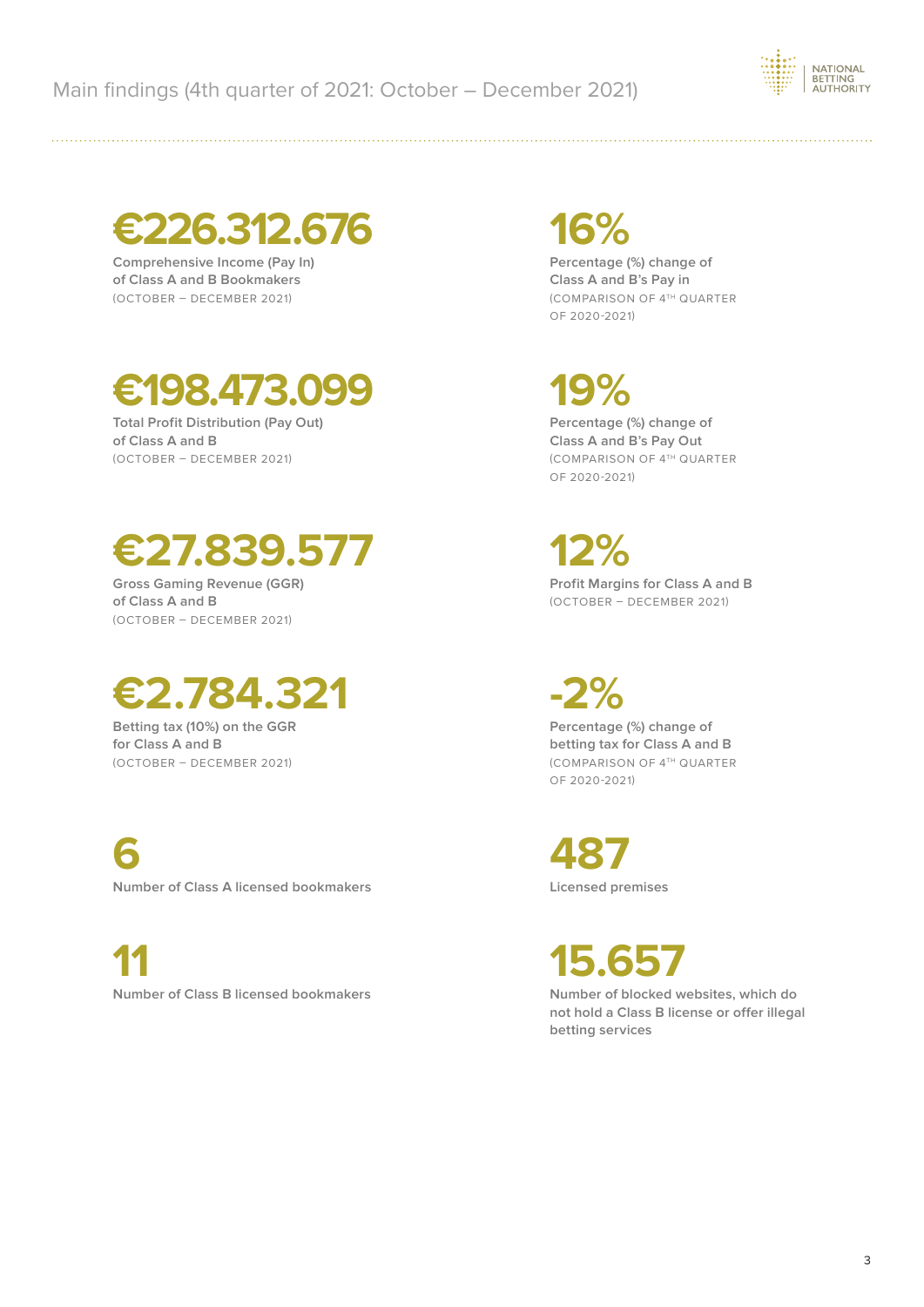

# COMPARATIVE ANNUAL DATA OF CLASS A&B LICENSED BOOKMAKERS FOR THE PERIOD **2018-2021**



### CLASS Α

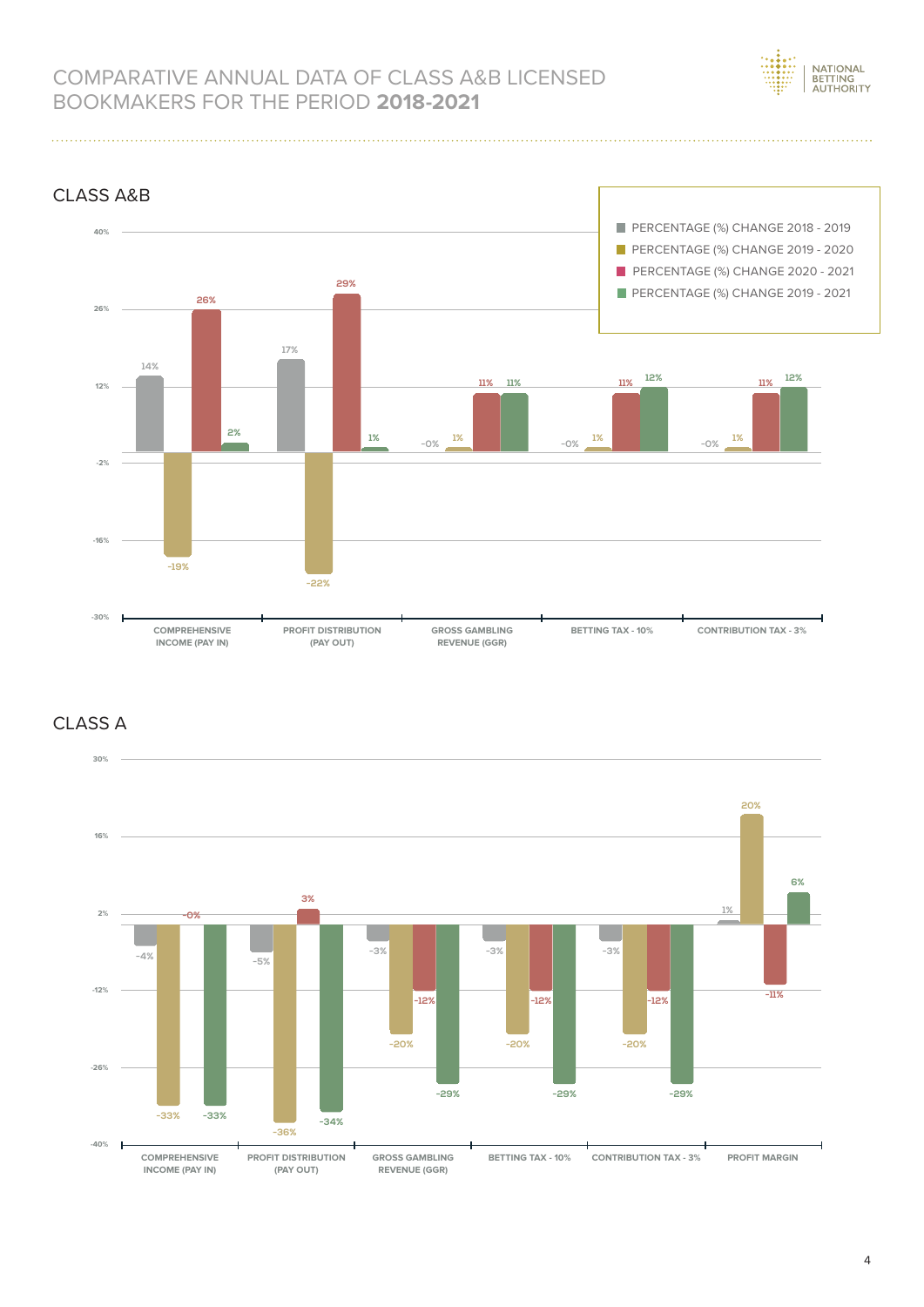

# COMPARATIVE ANNUAL DATA OF CLASS A&B LICENSED BOOKMAKERS FOR THE PERIOD **2018-2021**

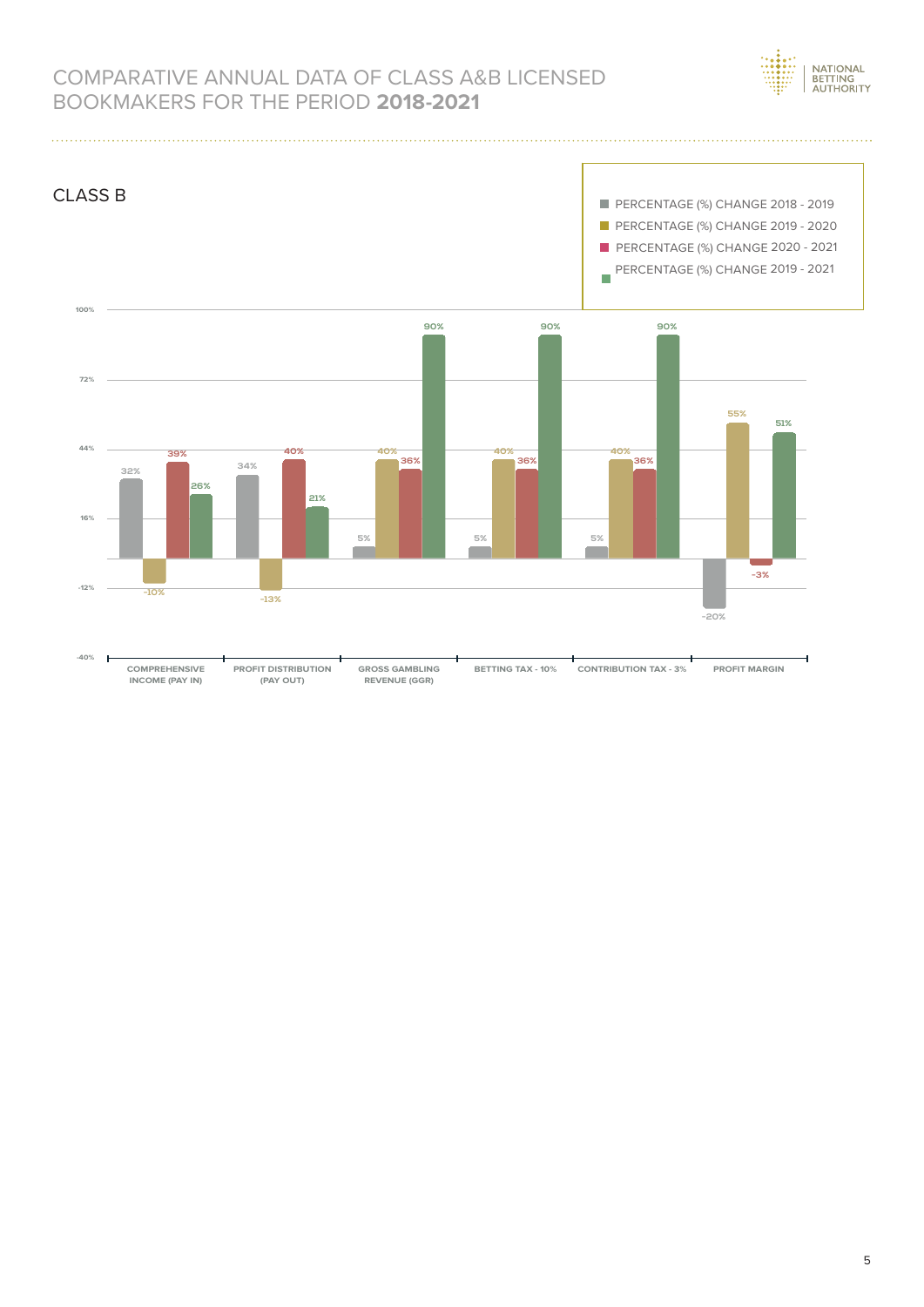

This report has been prepared by the National Betting Authority and includes the publication of the Financial Results and Quantitative Data of the fourth quarter of the year 2021 (October-December), and is the continuation of the result's publication, whose ultimate goal is the maximization of transparency and better public awareness. More specifically, the present report provides the aggregated financial results for the fourth quarter of 2021 and figures for Class A1 and B2 bookmakers, authorized representatives, licensed premises, people in charge of the premises and the list of blocked websites.

It should be noted that, the process for licensing and regulating online betting services for Class B bookmakers was implemented on the 1st of October 2016. The first betting company granted a license by the end of December 2016 and was able to provide betting services from the 1st of January 2017. Three (3) Class B bookmakers commenced the provision of betting services towards the end of the second quarter of 2017.

Reviewing the most important financial results of the fourth quarter of 2021, an increase of 16% was recorded in the comprehensive income of Class A and B bookmakers (€226.312.676) compared to the same quarter of 2020 (€195.516.156). Compared to the fourth quarter of 2019, an increase of 5% was recorded (€215.545.609).

From the aforementioned comprehensive total income, an amount of €70.354.006 refers to Class A bookmakers, while an amount of €155.958.670 refers to Class B bookmakers. The comprehensive income of Class A bookmakers showed an increase of 16% between October – December 2021, with respect to the fourth quarter of 2020, and 19% decrease with respect to the fourth quarter of 2019. Regarding Class B bookmakers' comprehensive income, an increase of 15% was recorded in comparison to the fourth quarter of 2020, while an increase of 21% was recorded in comparison to the same quarter of 2019.

During the fourth quarter of 2021, both the numbers of Class A (6) and Class B (11) bookmakers remained constant, with respect to the third quarter of 2021.

The total profit distribution (pay out) for Class A and B players in the fourth quarter of 2021 has reached a total of €198.473.099, recording an increase of 19% in comparison to the same quarter of the last year. In comparison to the total profit distribution during the same quarter of 2019, an increase of 5% was recorded. The largest share of the total profit distribution (pay out), which reached €142.268.366, were paid to Class B players.

The Gross Gaming Revenue (GGR) for Class A and B bookmakers during the fourth quarter of 2021 (€27.839.577) recorded in their entirety a decrease of 2% in comparison to the same quarter of 2020 (€28.444.192). In detail, the GGR for Class A bookmakers for the fourth quarter of 2021 increased and reached

a total amount of €14.149.272, denoting an increase of 5% in comparison to the same quarter of 2020. The GGR for Class B bookmakers for the period between October – December 2021, reached a total amount of €13.690.304, resulting to a decrease of 8%, compared to the same period in 2020.

There were no significant changes to the total number of Class A licensed premises nationwide (0%) during the fourth quarter of 2021 in comparison to the same quarter of the last year. In detail, the number of licensed premises reached a total amount of 487 nationwide, where Nicosia holds the highest number of licensed premises (168), followed by Limassol (148), Larnaca (85), Paphos (51) and Famagusta (35). It is worth noting, that a decrease of 90% was recorded in the number of cancellations and withdrawal of licenses during the fourth quarter of 2021 with respect to the same quarter of 2020. The employees within the licensed premises reached the number of 1.336 during the fourth quarter of 2021, indicating an increase of 9% in regards to the same quarter of 2020.

Finally, blocking procedure results (in action since 2015 and with regards to Class B bookmakers) reveal a significant increase of 2757% between the fourth quarter of 2021 and the same quarter of 2015. Specifically, the blocking list includes 15.657 websites as recorded in the fourth quarter of 2021, while just 548 websites were blocked in the same quarter of 2015. Furthermore, the number of blocked websites increased by 2%, compared to the third quarter of 2021, with 335 illegal websites being added to the list.

This report presents the findings of the current betting activity in Cyprus and is accompanied by tables with detailed figures and data.

It is noted that, the financial data presented in this report were significantly affected from the Covid-19 pandemic and the decrees issued by the Ministry of Health for the curbing of the coronavirus spread. In particular, as part of the measures that were adopted by the Republic of Cyprus for the safeguarding of the Public Health, the operation of all Class A betting premises was suspended from the 16th of March until the 23rd of May 2020. In addition, during the lockdown period and the restriction measures worldwide (March-May 2020), the vast majority of sporting events were suspended or cancelled. Further, during the second wave of the pandemic, the betting premises were operating under strict measures which were in effect from the end of November 2020. Therefore, the financial data indicators were negatively affected for the year 2020. Thus, the increased numbers observed during the second quarter of 2021, when compared to the second quarter of 2020, should be interpreted by reference to the events described above.

**<sup>1</sup>** The term "Class A" refers to land based betting/offline betting

**<sup>2</sup>** The term "Class B" refers to online betting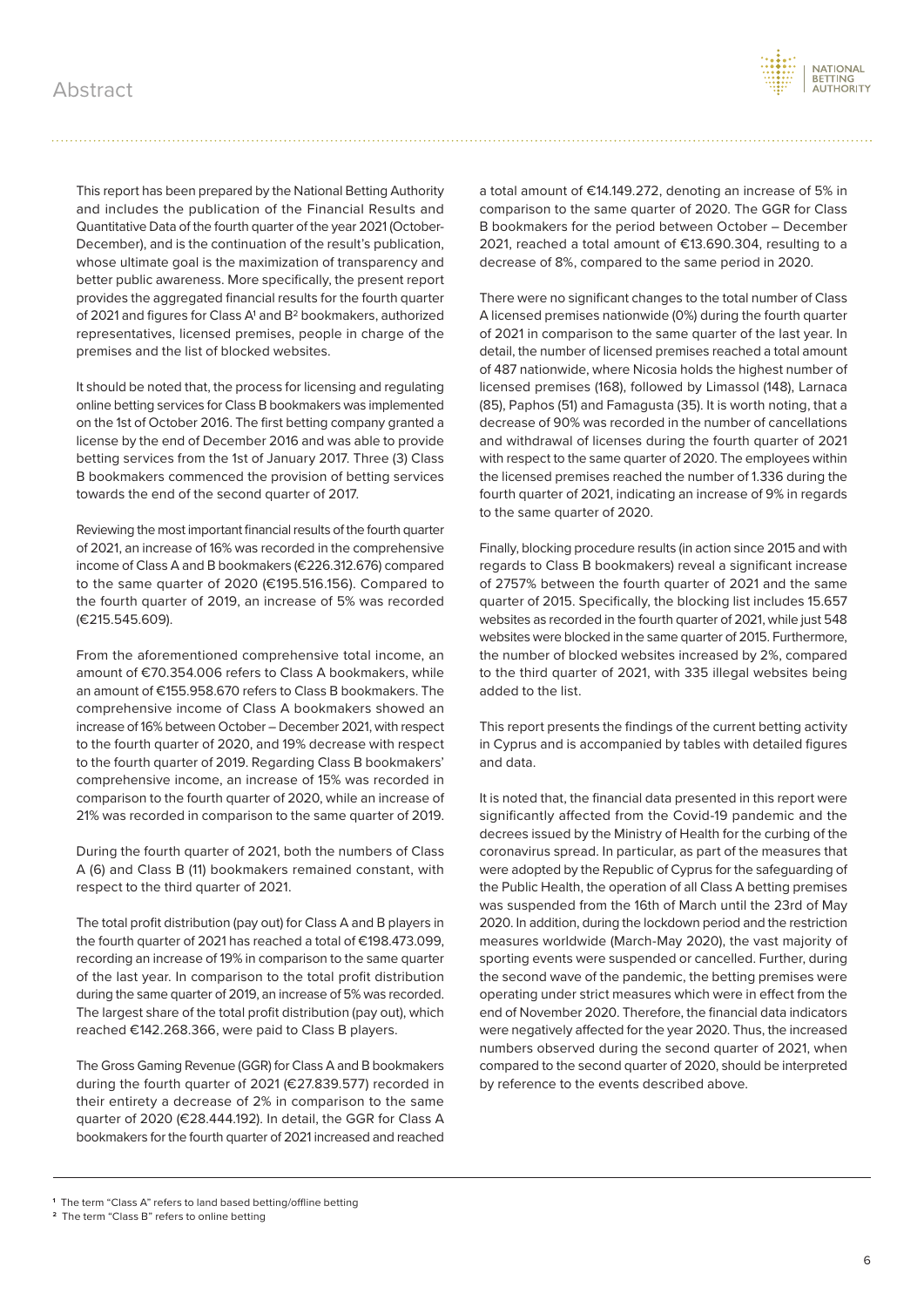

#### CLASS Α&B \*

**2018**

**2019**

**2021**

| <b>QUARTER</b>                | <b>JANUARY-</b><br><b>MARCH</b> | <b>APRIL-</b><br><b>JUNE</b> | JULY-<br><b>SEPTEMBER</b> | <b>OCTOBER-</b><br><b>DECEMBER</b> | 2018          |
|-------------------------------|---------------------------------|------------------------------|---------------------------|------------------------------------|---------------|
| Number of Licensees           | 19                              | 19                           | 19                        | 19                                 |               |
| Comprehensive Income (Pay In) | 153,454,813 €                   | 169.131.411 €                | 170.678.919 €             | 177.724.368 €                      | 670.989.510 € |
| Profit distribution (Pay Out) | 133,671,527 €                   | 147.229.831€                 | 146.672.217 €             | 154.206.401€                       | 581.779.976 € |
| Gross Gaming Revenue (GGR)    | 19.783.286 €                    | 21.901.580 €                 | 24.006.703 €              | 23.517.966 €                       | 89.209.535€   |
| Betting Tax - 10%             | 1,978,329 €                     | 2.190.158 €                  | 2.400.670 €               | 2.351.797 €                        | 8.920.954 €   |
| Contribution tax - 3%         | 593.499€                        | 657.047€                     | 720.201€                  | 705.539€                           | 2.676.286 €   |

| <b>QUARTER</b>                | JANUARY-<br><b>MARCH</b> | <b>APRIL-</b><br>$J$ UNE <sup>**</sup> | JULY-<br><b>SEPTEMBER</b> | OCTORFR-<br><b>DECEMBER</b> | 2019          |
|-------------------------------|--------------------------|----------------------------------------|---------------------------|-----------------------------|---------------|
| Number of Licensees           | 16                       | 16                                     | 16                        | 15                          |               |
| Comprehensive Income (Pay In) | 183,965,158 €            | 176.480.276 €                          | 190.747.192 €             | 215.545.609€                | 766.738.235 € |
| Profit distribution (Pay Out) | 163,068,756 €            | 157.637.494 €                          | 168,678,804 €             | 188,566,213 €               | 677.951.268 € |
| Gross Gaming Revenue (GGR)    | 20.896.402 €             | 18.842.782€                            | 22.068.387 €              | 26.979.396 €                | 88.786.967 €  |
| Betting Tax - 10%             | $2.090.021 \in$          | 1.886.086 €                            | 2.206.839 €               | 2.697.940 €                 | 8.880.885€    |
| Contribution tax - 3%         | 627.006€                 | 565.826€                               | 662052E                   | 809.382€                    | 2.664.265€    |

| <b>QUARTER</b>                | <b>JANUARY-</b><br><b>MARCH</b> | <b>APRIL-</b><br>$J$ UNF*** | <b>JULY-</b><br><b>SEPTEMBER</b> | OCTORFR-<br><b>DECEMBER</b> | 2020          |
|-------------------------------|---------------------------------|-----------------------------|----------------------------------|-----------------------------|---------------|
| Number of Licensees           | 15                              | 15                          | 15                               | 15                          |               |
| Comprehensive Income (Pay In) | 165.555.454 €                   | 88.943.269€                 | 170.795.014 €                    | 195.516.156 €               | 620.809.894 € |
| Profit distribution (Pay Out) | 140,267,392 €                   | 78.209.456€                 | 145,903,955 €                    | 167,071,964 €               | 531,452,768 € |
| Gross Gaming Revenue (GGR)    | 25.288.062 €                    | 10.733.813 €                | 24.891.059 €                     | 28,444,192 €                | 89.357.126 €  |
| Betting Tax - 10%             | 2.528.806€                      | 1.073.381€                  | 2.490.012 €                      | 2.846.313 €                 | 8.938.512 €   |
| Contribution tax - 3%         | 758.642€                        | 322.014 €                   | 747.004€                         | 853.894€                    | 2.681.554€    |

| <b>QUARTER</b>                | JANUARY-<br><b>MARCH</b> | <b>APRIL-</b><br><b>JUNE</b> | JULY-<br><b>SEPTEMBER</b> | OCTOBER-<br><b>DECEMBER</b> | 2021          |
|-------------------------------|--------------------------|------------------------------|---------------------------|-----------------------------|---------------|
| Number of Licensees           | 17                       | 17                           |                           | 17                          |               |
| Comprehensive Income (Pay In) | 174.534.349 €            | 190.560.298 €                | 192.087.098 €             | 226.312.676 €               | 783.494.421€  |
| Profit distribution (Pay Out) | 151.710.930 €            | 166.280.879€                 | 168.049.257 €             | 198.473.099 €               | 684.514.165 € |
| Gross Gaming Revenue (GGR)    | 22.823.419 €             | 24.279.419 €                 | 24.037.841 €              | 27.839.577 €                | 98.980.256 €  |
| Betting Tax - $10\%$ **       | $2.286.837 \in$          | 2.427.942 €                  | 2.414.715 €               | 2.784.321€                  | 9.913.815 €   |
| Contribution tax - 3%         | 686.051 €                | 728.383€                     | 724.415€                  | 835.296€                    | 2.974.145 €   |

- \*\*Note: Insignificant changes in the figures for the first and second quarter of 2019 are attributed to the revision of a Licensee's tax and contribution statements
- \*\*\*Note: Insignificant changes in the figures for the first and second quarter of 2020 are attributed to the revision of a Licensee's tax and contribution statements

<sup>\*</sup> Note: Insignificant changes in the figures for the first and second quarter of 2018 are due to accounting reconciliation.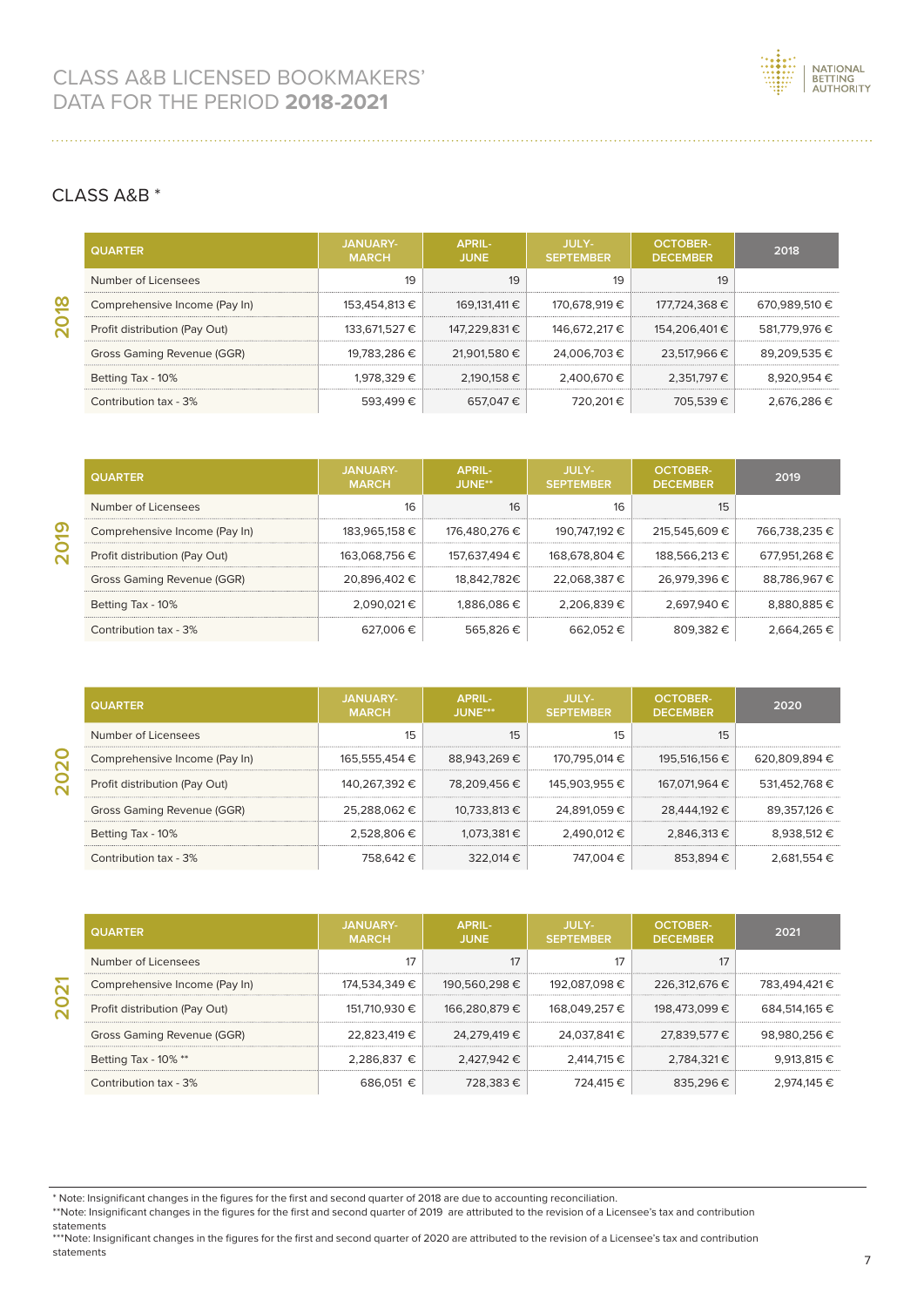

#### CLASS Α&B

#### **PERCENTAGE (%) CHANGE**

| <b>QUARTER</b>                | <b>OCTOBER-DECEMBER</b><br>2018-2019 | <b>OCTOBER-DECEMBER</b><br>2019-2020 | <b>OCTOBER-DECEMBER</b><br>2019-2021 | OCTOBER-DECEMBER<br>2020-2021 |
|-------------------------------|--------------------------------------|--------------------------------------|--------------------------------------|-------------------------------|
| Number of Licensees           | $-21\%$                              | $0\% =$                              | $13\%$ $\rightarrow$                 | $13\%$ $\rightarrow$          |
| Comprehensive Income (Pay In) | $21\%$ $\blacktriangle$              | $-9\%$                               | $5\%$ $\triangle$                    | $16\%$ $\rightarrow$          |
| Profit distribution (Pay Out) | $22\%$ $\triangle$                   | $-11\%$                              | $5\%$ $\triangle$                    | $19\%$ $\rightarrow$          |
| Gross Gaming Revenue (GGR)    | $15\%$ $\rightarrow$                 | $5\%$                                | $3\%$ $\triangle$                    |                               |
| Betting Tax - 10%             | $15\%$ $\rightarrow$                 | $5\%$ $\triangle$                    | $3\%$ $\triangle$                    |                               |
| Contribution tax - 3%         |                                      | 5%                                   |                                      |                               |

#### **PERCENTAGE (%) CHANGE OCTOBER-DECEMBER 2020-2021**

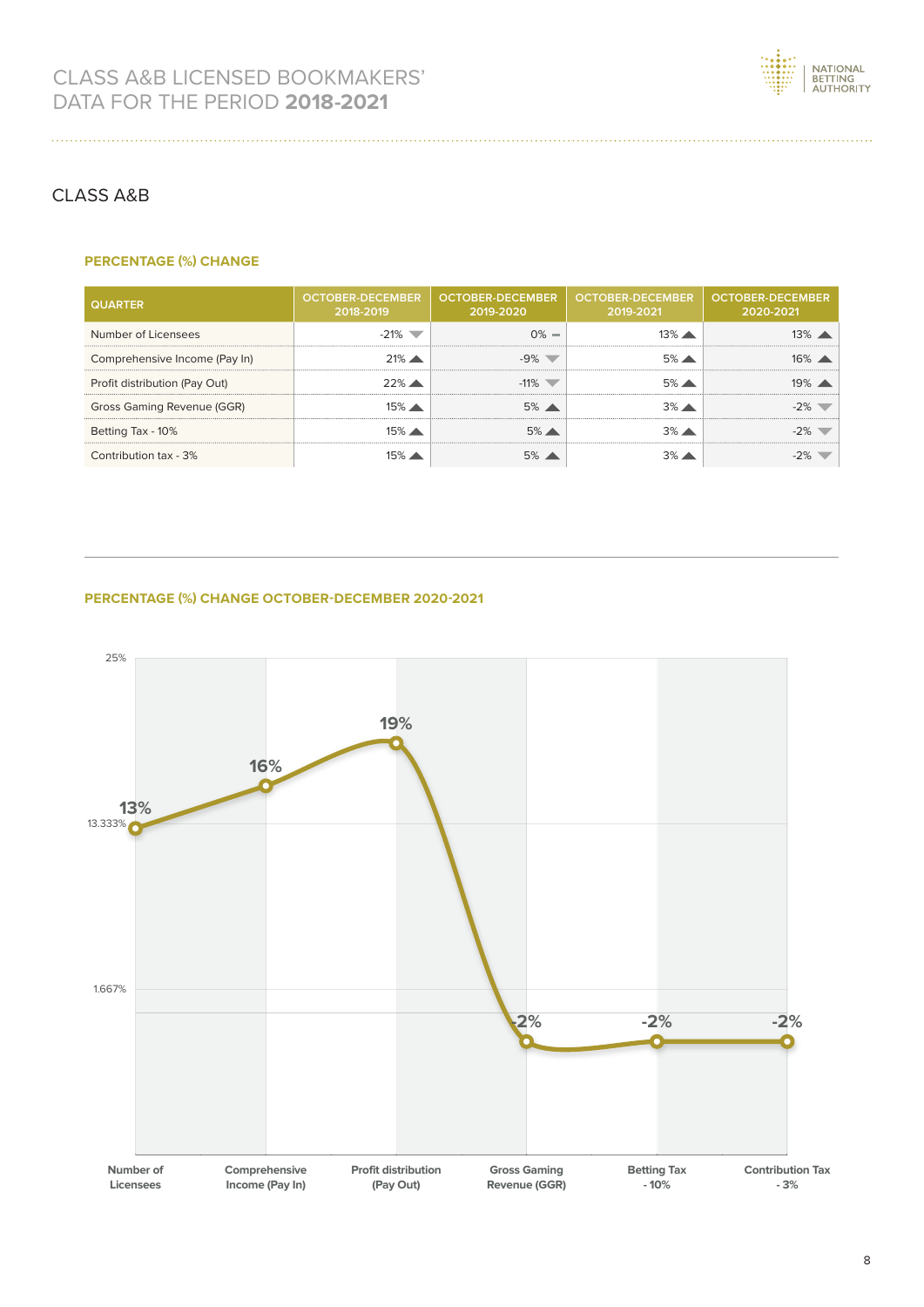

#### CLASS Α

| <b>QUARTER</b>                | <b>JANUARY-</b><br><b>MARCH</b> | <b>APRIL-</b><br><b>JUNE</b> | JULY-<br><b>SEPTEMBER</b> | <b>OCTOBER-</b><br><b>DECEMBER</b> | 2018            |
|-------------------------------|---------------------------------|------------------------------|---------------------------|------------------------------------|-----------------|
| Number of Licensees           | 8                               | 8                            | $\Omega$<br>ਨ             | 8                                  |                 |
| Comprehensive Income (Pay In) | 76.302.358€                     | 78,669,110 €                 | 82.989.307€               | 85.105.185 €                       | 323.065.960 €   |
| Profit distribution (Pay Out) | 62.568.789€                     | 64.188.991€                  | 67.300.668€               | 68.570.007€                        | 262.628.455 €   |
| Gross Gaming Revenue (GGR)    | 13.733.570 €                    | 14.480.119 €                 | 15.688.639 €              | 16,535,178 €                       | 60.437.506 €    |
| Betting Tax - 10%             | 1.373.357€                      | 1.448.012 €                  | 1.568.864 €               | 1.653.518 €                        | $6.043.751 \in$ |
| Contribution tax - 3%         | 412.007€                        | 434.404 €                    | 470.659€                  | 496.055€                           | 1.813.125 €     |
| Profit Margin                 | 18%                             | 18%                          | 19%                       | 19%                                | 19%             |

| <b>QUARTER</b>                | <b>JANUARY-</b><br><b>MARCH</b> | <b>APRIL-</b><br><b>JUNE</b> | JULY-<br><b>SEPTEMBER</b> | <b>OCTOBER-</b><br><b>DECEMBER</b> | 2019          |
|-------------------------------|---------------------------------|------------------------------|---------------------------|------------------------------------|---------------|
| Number of Licensees           | 6                               | 6                            | 6                         | h                                  |               |
| Comprehensive Income (Pay In) | 80.918.733 €                    | 69.566.295€                  | 72.215.835 €              | 86.361.148 €                       | 309.062.010 € |
| Profit distribution (Pay Out) | 66.368.666 €                    | 57.053.344 €                 | 57.528.640 €              | 69.538.943 €                       | 250.489.593€  |
| Gross Gaming Revenue (GGR)    | 14.550.067 €                    | 12.512.951 €                 | 14.687.195 €              | 16.822.205 €                       | 58.572.418 €  |
| Betting Tax - 10%             | 1.455.007€                      | 1.251.295 €                  | 1.468.719 €               | 1.682.220 €                        | 5.857.242 €   |
| Contribution tax - 3%         | 436.502€                        | 375.389€                     | 440.616 €                 | 504.666€                           | 1.757.173 €   |
| Profit Margin                 | 18%                             | 18%                          | 20%                       | 19%                                | 19%           |

| <b>QUARTER</b>                | <b>JANUARY-</b><br><b>MARCH</b> | APRIL-<br>JUNE* | JULY-<br><b>SEPTEMBER</b> | <b>OCTOBER-</b><br><b>DECEMBER</b> | 2020          |
|-------------------------------|---------------------------------|-----------------|---------------------------|------------------------------------|---------------|
| Number of Licensees           | 6                               | 6               | 6                         | 6                                  |               |
| Comprehensive Income (Pay In) | 64.824.979€                     | 16.990.217 €    | 65.142.533 €              | 60.462.017 €                       | 207.419.747 € |
| Profit distribution (Pay Out) | 49.459.734 €                    | 12.888.497 €    | 51.083.710 €              | 46.937.993 €                       | 160.369.934 € |
| Gross Gaming Revenue (GGR)    | 15.365.245 €                    | 4.101.721 €     | 14.058.823 €              | 13.524.024 €                       | 47.049.813 €  |
| Betting Tax - 10%             | $1.536.524 \in$                 | 410.172 €       | 1.405.882 €               | 1.354.071 €                        | 4.706.650€    |
| Contribution tax - 3%         | 460.957€                        | 123.052 €       | 421.765 €                 | 406.221€                           | 1.411.995 €   |
| <b>Profit Margin</b>          | 24%                             | 24%             | 22%                       | 22%                                | 23%           |

| <b>QUARTER</b>                | <b>JANUARY-</b><br><b>MARCH</b> | APRIL-<br><b>JUNE</b> | <b>JULY-</b><br><b>SEPTEMBER</b> | <b>OCTOBER-</b><br><b>DECEMBER</b> | 2021          |
|-------------------------------|---------------------------------|-----------------------|----------------------------------|------------------------------------|---------------|
| Number of Licensees           | 6                               | 6                     | 6                                |                                    |               |
| Comprehensive Income (Pay In) | 31.380.753 €                    | 46,333,305 €          | 58,747,948 €                     | 70.354.006 €                       | 206.816.012 € |
| Profit distribution (Pay Out) | 24.813.491€                     | 36.914.658€           | 47.271.663 €                     | 56.204.734 €                       | 165.204.546 € |
| Gross Gaming Revenue (GGR)    | 6.567.262 €                     | 9.418.646 €           | 11.476.285 €                     | 14.149.272 €                       | 41.611.466 €  |
| Betting Tax - 10%             | 656.726€                        | 941.865€              | 1.147.629 €                      | 1,414,927 €                        | 4.161.147 €   |
| Contribution tax - 3%         | 197.018 €                       | 282.559€              | 344.289€                         | 424.478€                           | 1.248.344€    |
| Profit Margin                 | 21%                             | 20%                   | 20%                              | 20%                                | 20%           |

\*Note: Insignificant changes in the figures for the second quarter of 2020 are attributed to the revision of a Licensee's tax and contribution statements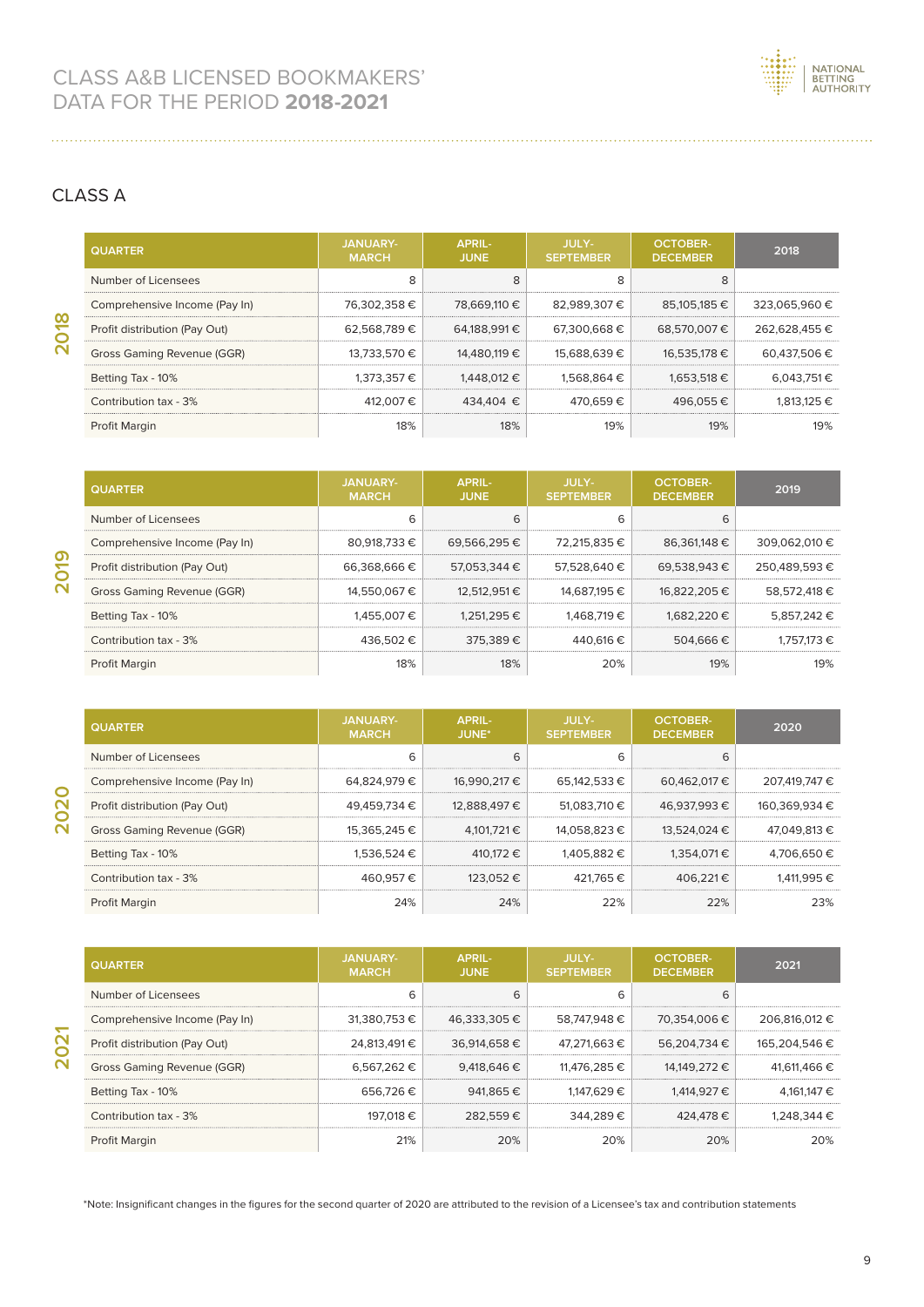

#### CLASS Α

. . . . . . . . . . . . . . . . . . . .

#### **PERCENTAGE (%) CHANGE**

| <b>QUARTER</b>                | <b>OCTOBER-DECEMBER</b><br>2018-2019 | <b>OCTOBER-DECEMBER</b><br>2019-2020 | <b>OCTOBER-DECEMBER</b><br>2019-2021 | OCTOBER-DECEMBER<br>2020-2021 |
|-------------------------------|--------------------------------------|--------------------------------------|--------------------------------------|-------------------------------|
| Number of Licensees           | $-25\%$                              | $0\% =$                              | $0\%$ $\blacksquare$                 |                               |
| Comprehensive Income (Pay In) |                                      |                                      | -19% 1                               | $16\%$ $\rightarrow$          |
| Profit distribution (Pay Out) |                                      | -33%                                 |                                      | $20\%$ $\triangle$            |
| Gross Gaming Revenue (GGR)    | $2%$ $\triangle$                     | $-20\%$                              | $-16\%$                              | $5\%$ $\triangle$             |
| Betting Tax - 10%             | $2\%$ $\blacktriangle$               | -20%-                                | -16% `                               | $4\%$ $\blacktriangle$        |
| Contribution tax - 3%         | $2\%$ $\triangle$                    | -20%                                 | -16% V                               | $4\%$ $\triangle$             |
| <b>Profit Margin</b>          |                                      |                                      | 3%                                   |                               |

#### **PERCENTAGE (%) CHANGE OCTOBER-DECEMBER 2020-2021**

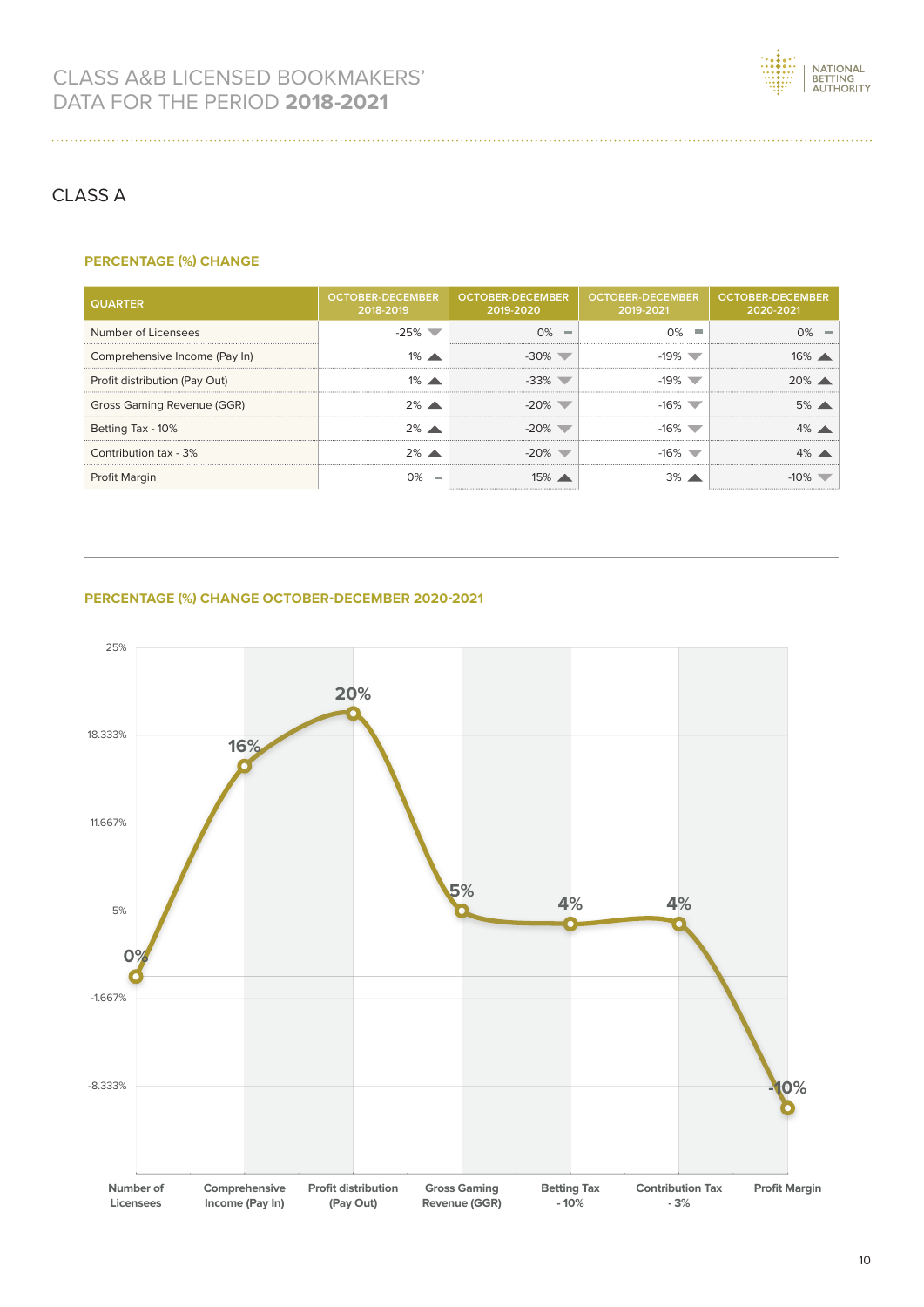

#### CLASS Α

|                                    | <b>DO 10</b><br>88 B<br>a a m<br><b>COD</b><br>سنزابننا<br>п<br>п<br><b>LICENSED</b><br><b>PREMISES</b> | <b>AUTHORISED</b><br><b>AGENTS *</b> | Ξ<br>Ξ<br>п<br>٠<br><b>PREMISES</b><br>OF CLASS A<br><b>BOOKMAKERS</b> | $\overline{O}$<br><b>PERSONS</b><br><b>RESPONSIBLE</b><br><b>FOR</b><br><b>PREMISES</b> | $\mathbf{E}$<br><b>TERMINATION</b><br>OF LICENCES/<br><b>REVOCATION OF</b><br><b>APPLICATIONS</b> | <b>TOTAL</b><br><b>NUMBER OF</b><br><b>EMPLOYEES</b> |
|------------------------------------|---------------------------------------------------------------------------------------------------------|--------------------------------------|------------------------------------------------------------------------|-----------------------------------------------------------------------------------------|---------------------------------------------------------------------------------------------------|------------------------------------------------------|
|                                    |                                                                                                         |                                      | 2018                                                                   |                                                                                         |                                                                                                   |                                                      |
| <b>JANUARY-</b><br><b>MARCH</b>    | 554                                                                                                     | 432                                  | 79                                                                     | 794                                                                                     | 60                                                                                                | 1196                                                 |
| <b>APRIL-</b><br><b>JUNE</b>       | 570                                                                                                     | 445                                  | 80                                                                     | 868                                                                                     | 86                                                                                                | 1277                                                 |
| JULY-<br><b>SEPTEMBER</b>          | 564                                                                                                     | 442                                  | 81                                                                     | 917                                                                                     | 106                                                                                               | 1322                                                 |
| <b>OCTOBER-</b><br><b>DECEMBER</b> | 564                                                                                                     | 450                                  | 75                                                                     | 953                                                                                     | 228                                                                                               | 1359                                                 |
|                                    |                                                                                                         |                                      | 2019                                                                   |                                                                                         |                                                                                                   |                                                      |
| <b>JANUARY-</b><br><b>MARCH</b>    | 523                                                                                                     | 422                                  | 78                                                                     | 752                                                                                     | 53                                                                                                | 1101                                                 |
| <b>APRIL-</b><br><b>JUNE</b>       | 554                                                                                                     | 432                                  | 84                                                                     | 865                                                                                     | 39                                                                                                | 1219                                                 |
| <b>JULY-</b><br><b>SEPTEMBER</b>   | 550                                                                                                     | 425                                  | 88                                                                     | 937                                                                                     | 69                                                                                                | 1282                                                 |
| <b>OCTOBER-</b><br><b>DECEMBER</b> | 553                                                                                                     | 421                                  | 98                                                                     | 976                                                                                     | 104                                                                                               | 1316                                                 |
|                                    |                                                                                                         |                                      | 2020                                                                   |                                                                                         |                                                                                                   |                                                      |
| <b>JANUARY-</b><br><b>MARCH</b>    | 560                                                                                                     | 417                                  | 110                                                                    | 997                                                                                     | 20                                                                                                | 1337                                                 |
| <b>APRIL-</b><br><b>JUNE</b>       | 524                                                                                                     | 414                                  | 77                                                                     | 954                                                                                     | 73                                                                                                | 1292                                                 |
| JULY-<br><b>SEPTEMBER</b>          | 507                                                                                                     | 399                                  | 76                                                                     | 934                                                                                     | 103                                                                                               | 1256                                                 |
| <b>OCTOBER-</b><br><b>DECEMBER</b> | 488                                                                                                     | 375                                  | 82                                                                     | 932                                                                                     | 126                                                                                               | 1223                                                 |
|                                    |                                                                                                         |                                      | 2021                                                                   |                                                                                         |                                                                                                   |                                                      |
| JANUARY-<br><b>MARCH</b>           | 496                                                                                                     | 380                                  | 82                                                                     | 955                                                                                     | $\mathcal{I}$                                                                                     | 1247                                                 |
| APRIL-<br><b>JUNE</b>              | 498                                                                                                     | 380                                  | 83                                                                     | 984                                                                                     | 6 <sup>1</sup>                                                                                    | 1276                                                 |
| JULY-<br><b>SEPTEMBER</b>          | 496                                                                                                     | 373                                  | 83                                                                     | 1015                                                                                    | 20                                                                                                | 1301                                                 |
| <b>OCTOBER-</b><br><b>DECEMBER</b> | 487                                                                                                     | 370                                  | 81                                                                     | 1063                                                                                    | 13 <sup>°</sup>                                                                                   | 1336                                                 |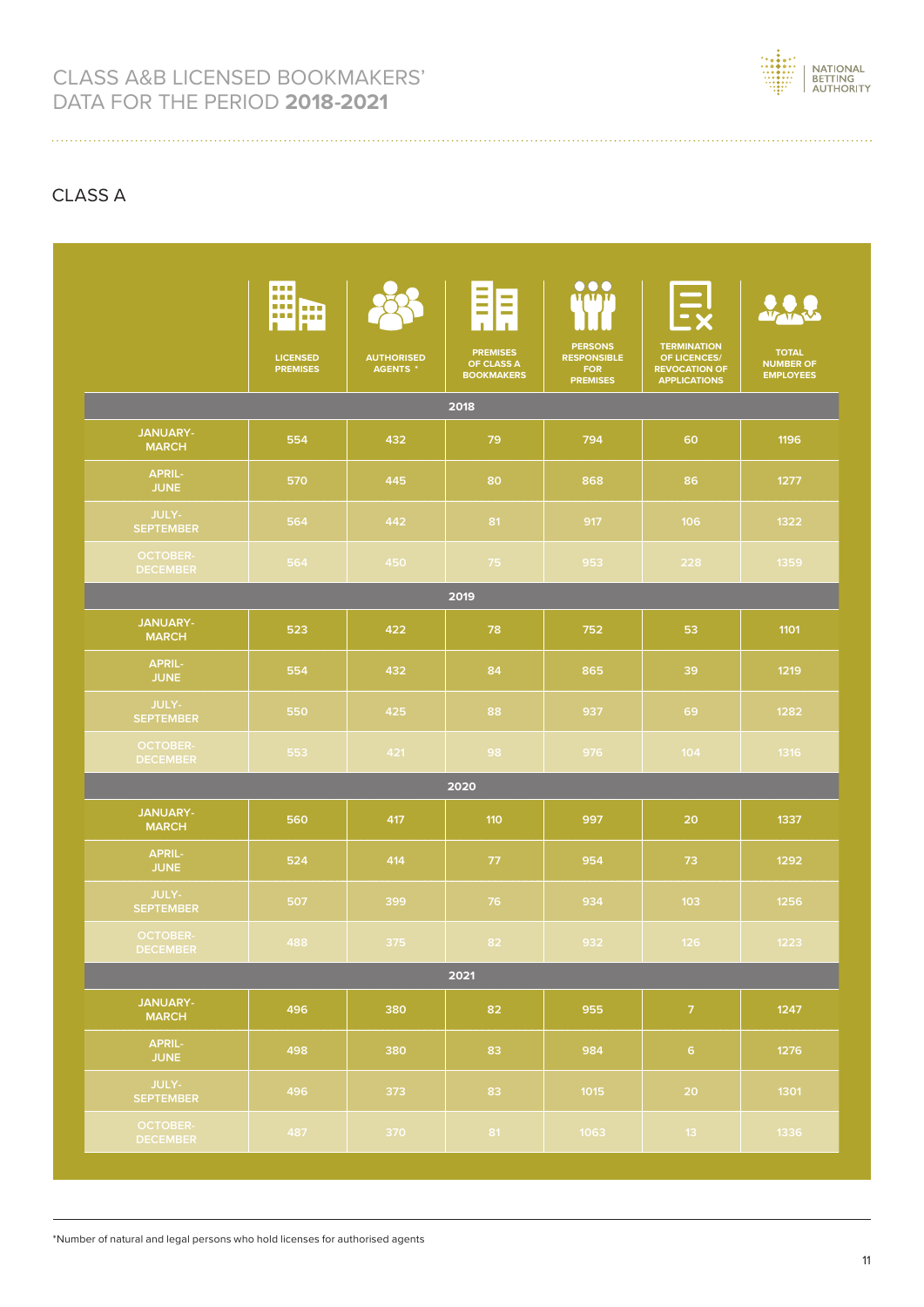

### CLASS Α

|                                      | <b>DOM:</b><br><b>DOM</b><br>بيرانيز<br>$\blacksquare$<br><b>III</b> |                                     | l a l<br>$\sim$<br><b>Contract</b><br>$\sim$<br><b>College</b><br><b>College</b><br>$\sim$<br>л.<br><b>ILL</b> | $\Omega_{\rm min}^{\rm OO}$                                           | $\Xi_{\mathsf{x}}$                                                                |                                                      |
|--------------------------------------|----------------------------------------------------------------------|-------------------------------------|----------------------------------------------------------------------------------------------------------------|-----------------------------------------------------------------------|-----------------------------------------------------------------------------------|------------------------------------------------------|
|                                      | <b>LICENSED</b><br><b>PREMISES</b>                                   | <b>AUTHORISED</b><br><b>AGENTS*</b> | <b>PREMISES</b><br>OF CLASS A<br><b>BOOKMAKERS</b>                                                             | <b>PERSONS</b><br><b>RESPONSIBLE</b><br><b>FOR</b><br><b>PREMISES</b> | <b>TERMINATION</b><br>OF LICENCES/<br><b>REVOCATION OF</b><br><b>APPLICATIONS</b> | <b>TOTAL</b><br><b>NUMBER OF</b><br><b>EMPLOYEES</b> |
| Percentage (%) change                |                                                                      |                                     |                                                                                                                |                                                                       |                                                                                   |                                                      |
| <b>OCTOBER-DECEMBER</b><br>2018-2019 | $-2\%$ $\blacktriangledown$                                          | $-6\%$                              | $31\%$ $\triangle$                                                                                             | $2\%$ $\rightarrow$                                                   | $-54\%$                                                                           | $-3\%$                                               |
| <b>OCTOBER-DECEMBER</b><br>2019-2020 | $-12\%$                                                              | $-11\%$                             | $-16\%$                                                                                                        | $-5\%$                                                                | $21\%$                                                                            | $-7\%$                                               |
| <b>OCTOBER-DECEMBER</b><br>2019-2021 | $-12\%$ $\blacktriangledown$                                         | $-12\%$                             | $-17\%$                                                                                                        | $9\%$ $\sim$                                                          | $-88\%$                                                                           | $2\%$ $\rightarrow$                                  |
| <b>OCTOBER-DECEMBER</b><br>2020-2021 | $0\%$ $\Box$                                                         | $-1\%$                              | $-1\%$                                                                                                         | $14\%$                                                                | $-90\%$                                                                           | $9\%$                                                |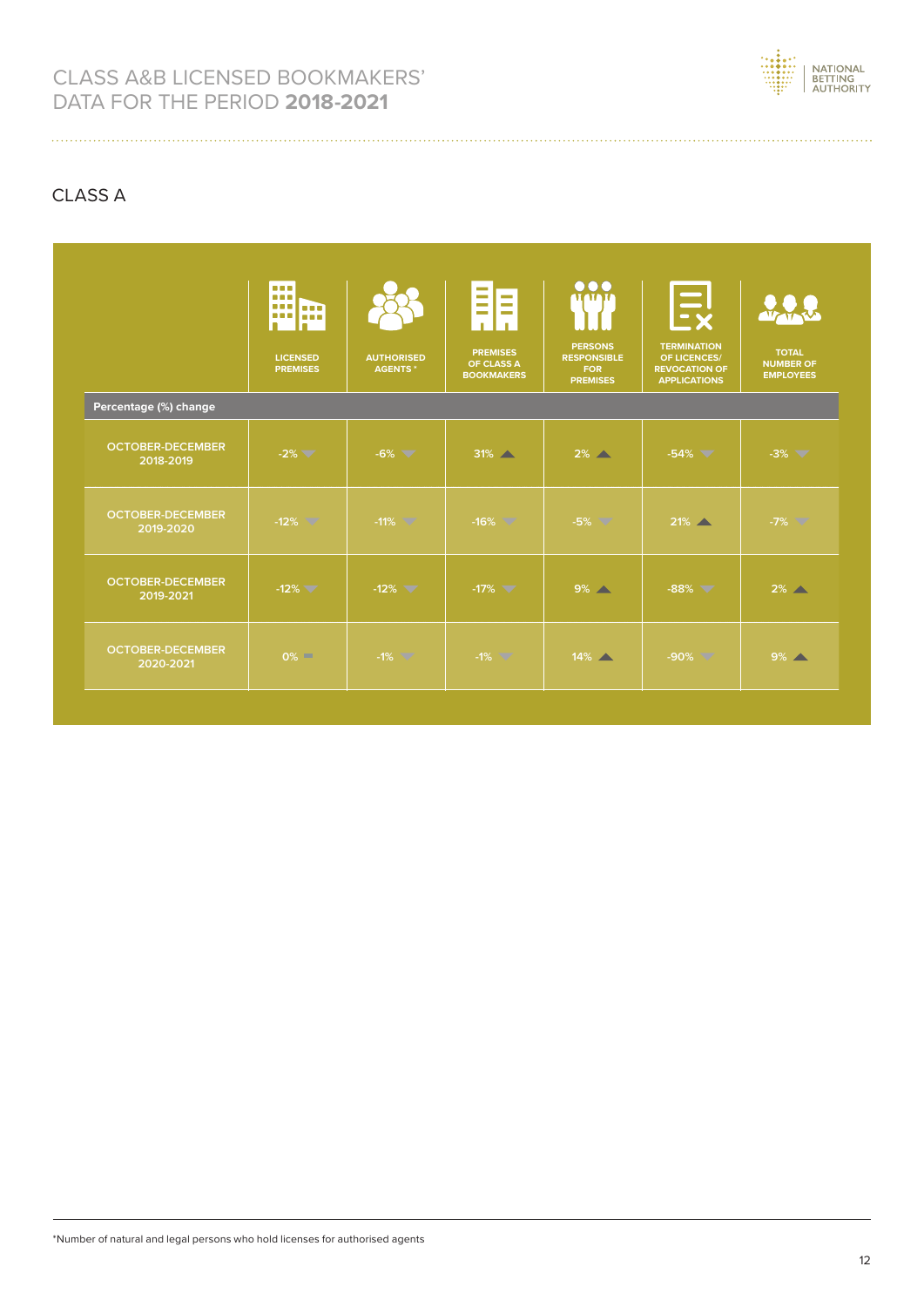



#### **Percentage (%) change**

**COMPARISON OF OCTOBER-DECEMBER 2020 WITH OCTOBER-DECEMBER 2021**



**LIMASSOL PAPHOS**

**1% 2%**

**FAMAGUSTA**

**3%**

| <b>QUARTER</b>   | <b>OCT - DEC</b><br>2018-2019 | <b>OCT - DEC</b><br>2019-2020 | <b>OCT - DEC</b><br>2019-2021 | <b>OCT - DEC</b><br>2020-2021 |
|------------------|-------------------------------|-------------------------------|-------------------------------|-------------------------------|
| ΛΕΥΚΩΣΙΑ         | $-1\%$                        |                               | $-10%$                        |                               |
| <b>LARNACA</b>   | $10\%$ $\triangle$            | $-14\%$                       | -16%                          | -2%                           |
| <b>LIMASSOL</b>  |                               | $-13%$                        | -12%                          | 1%                            |
| <b>PAPHOS</b>    | $-11\%$                       | $-14\%$                       | $-12\%$                       | $2\%$                         |
| <b>FAMAGUSTA</b> |                               |                               |                               |                               |

| <b>DECEMBER</b>             | 92   | 101  | 87   | 85   |
|-----------------------------|------|------|------|------|
|                             |      |      |      |      |
| <b>LIMASSOL</b>             | 2018 | 2019 | 2020 | 2021 |
| JANUARY-<br><b>MARCH</b>    | 171  | 157  | 172  | 148  |
| APRIL-<br>JUNE              | 180  | 173  | 158  | 148  |
| JULY-<br><b>SEPTEMBER</b>   | 178  | 170  | 148  | 149  |
| OCTOBER-<br><b>DECEMBER</b> | 172  | 169  | 147  | 148  |

| . | <b>PAPHOS</b>               | 2018 | 2019 | 2020 | 2021 |
|---|-----------------------------|------|------|------|------|
|   | JANUARY-<br><b>MARCH</b>    | 63   | 55   | 57   | 51   |
|   | APRIL-<br>JUNE              | 63   | 59   | 52   | 53   |
|   | JULY-<br><b>SEPTEMBER</b>   | 63   | 59   | 53   | 52   |
|   | OCTOBER-<br><b>DECEMBER</b> | 65   | 58   | 50   | 51   |

| <b>FAMAGUSTA</b><br>.       | 2018 | 2019 | 2020 | 2021 |
|-----------------------------|------|------|------|------|
| JANUARY-<br><b>MARCH</b>    | 44   | 43   | 38   | 38   |
| APRII-<br>JUNE              | 45   | 43   | 41   | 38   |
| JULY-<br><b>SEPTEMBER</b>   | 46   | 42   | 41   | 38   |
| OCTOBER-<br><b>DECEMBER</b> | 47   | 39   | 34   | 35   |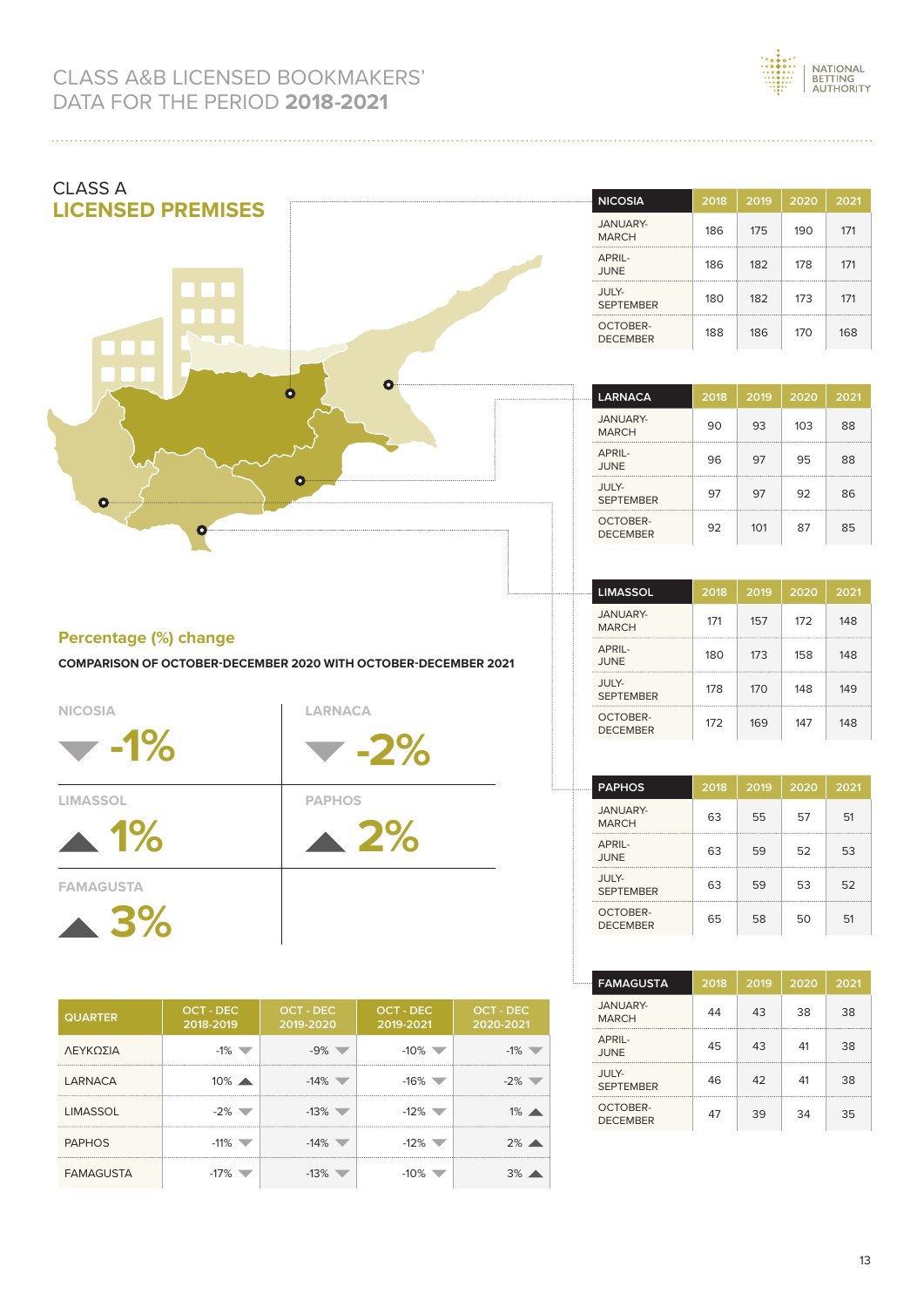

#### CLASS Β\*

| <b>QUARTER</b>                | <b>JANUARY-</b><br><b>MARCH</b> | APRIL-<br><b>JUNE</b> | JULY-<br><b>SEPTEMBER</b> | <b>OCTOBER-</b><br><b>DECEMBER</b> | 2018          |
|-------------------------------|---------------------------------|-----------------------|---------------------------|------------------------------------|---------------|
| Number of Licensees           |                                 |                       |                           |                                    |               |
| Comprehensive Income (Pay In) | 77.152.455 €                    | 90.462.301€           | 87.689.612 €              | 92.619.183 €                       | 347.923.550 € |
| Profit distribution (Pay Out) | 71.102.738 €                    | 83.040.840 €          | 79.371.549€               | 85.636.394 €                       | 319.151.520 € |
| Gross Gaming Revenue (GGR)    | 6.049.718 €                     | 7.421.461 €           | 8.318.064 €               | 6.982.788€                         | 28.772.030 €  |
| Betting Tax - 10%             | 604.972€                        | 742.146 €             | 831.806€                  | 698.279€                           | 2.877.203€    |
| Contribution tax - 3%         | 181.492 €                       | 222.644€              | 249.542€                  | 209.484 €                          | 863.161 €     |
| Profit Margin                 | 8%                              | 8%                    | 9%                        | 8%                                 | 8%            |

| <b>QUARTER</b>                | <b>JANUARY-</b><br><b>MARCH</b> | <b>APRIL-</b><br>JUNE*** | JULY-<br><b>SEPTEMBER</b> | <b>OCTOBER-</b><br><b>DECEMBER</b> | 2019          |
|-------------------------------|---------------------------------|--------------------------|---------------------------|------------------------------------|---------------|
| Number of Licensees           | 10                              | 10                       | 10                        | a                                  |               |
| Comprehensive Income (Pay In) | 103.046.425 €                   | 106.913.981€             | 118.531.357 €             | 129.184.461 €                      | 457.676.224 € |
| Profit distribution (Pay Out) | 96.700.091€                     | 100.584.150 €            | 111.150.164 €             | 119.027.270 €                      | 427.461.675 € |
| Gross Gaming Revenue (GGR)    | 6.346.334 €                     | 6.329.831€               | 7.381.193 €               | 10.157.191 €                       | 30.214.549 €  |
| Betting Tax - 10% **          | 635.014 €                       | 634.791€                 | 738.119€                  | 1.015.719 €                        | 3.023.643€    |
| Contribution tax - 3%         | 190.504 €                       | 190.437€                 | 221.436€                  | 304.716 €                          | 907.093€      |
| Profit Margin                 | 6%                              | 6%                       | 6%                        | 8%                                 |               |

| <b>QUARTER</b>                | JANUARY-<br><b>MARCH</b> | APRIL-<br>$J$ UNF**** | <b>JULY-</b><br><b>SEPTEMBER</b> | <b>OCTOBER-</b><br><b>DECEMBER</b> | 2020          |
|-------------------------------|--------------------------|-----------------------|----------------------------------|------------------------------------|---------------|
| Number of Licensees           | 9                        | 9                     |                                  | 9                                  |               |
| Comprehensive Income (Pay In) | 100.730.475 €            | 71.953.052 €          | 105.652.481 €                    | 135.054.139 €                      | 413.390.147 € |
| Profit distribution (Pay Out) | 90.807.658€              | 65.320.960€           | 94.820.245 €                     | 120.133.971 €                      | 371.082.834 € |
| Gross Gaming Revenue (GGR)    | 9.922.818€               | 6.632.092€            | 10.832.236 €                     | 14.920.168 €                       | 42.307.313 €  |
| Betting Tax - 10%             | 992.282€                 | 663.209€              | 1.084.130 €                      | 1.492.241 €                        | 4.231.862 €   |
| Contribution tax - 3%         | 297.685€                 | 198.963€              | 325.239€                         | 447,672 €                          | 1.269.559€    |
| Profit Margin                 | 10%                      | 9%                    | 10%                              | 11%                                | 10%           |

|                | Profit distribution (Pay Out) | 90,807,658€                     | 65,320,960€                  | 94,820,245€               | 120,133,971 €                      | 371,082,834 € |
|----------------|-------------------------------|---------------------------------|------------------------------|---------------------------|------------------------------------|---------------|
|                | Gross Gaming Revenue (GGR)    | 9,922,818€                      | 6,632,092 €                  | 10,832,236 €              | 14,920,168 €                       | 42,307,313 €  |
|                | Betting Tax - 10%             | 992,282€                        | 663,209€                     | 1.084.130 €               | 1,492,241€                         | 4,231,862 €   |
|                | Contribution tax - 3%         | 297.685€                        | 198.963€                     | 325,239€                  | 447,672€                           | 1,269,559€    |
| Profit Margin  |                               | 10%                             | 9%                           | 10%                       | 11%                                | 10%           |
|                |                               |                                 |                              |                           |                                    |               |
| <b>QUARTER</b> |                               | <b>JANUARY-</b><br><b>MARCH</b> | <b>APRIL-</b><br><b>JUNE</b> | JULY-<br><b>SEPTEMBER</b> | <b>OCTOBER-</b><br><b>DECEMBER</b> | 2021          |
|                | Number of Licensees**         | 11                              | 11                           | 11                        | 11                                 |               |
|                | Comprehensive Income (Pay In) | 143,153,596 €                   | 144,226,993 €                | 133,339,150 €             | 155,958,670 €                      | 576,678,409   |
|                | Profit distribution (Pay Out) | 126,897,439€                    | 129,366,220 €                | 120,777,594 €             | 142,268,366 €                      | 519,309,619   |
|                | Gross Gaming Revenue (GGR)    | 16,256,157€                     | 14,860,772 €                 | 12,561,556 €              | 13,690,304 €                       | 57,368,790    |
|                | Betting Tax - 10% **          | 1,630,111 €                     | 1,486,078 €                  | 1,267,086 €               | 1,369,394 €                        | 5,752,669     |
|                | Contribution tax - 3%         | 489,033€                        | 445,823€                     | 380,126€                  | 410,818 €                          | 1,725,801     |
|                | Profit Margin                 | 11%                             | 10%                          | 9%                        | 9%                                 | 10%           |

<sup>\*</sup> Note: Insignificant changes in the figures for the first and second quarter of 2018 are due to accounting reconciliation.

\*\* It should be noted that two (2) licensed Class B bookmakers by their own decision, have temporarily interrupted the provision of betting services.<br>\*\*\*Insignificant changes in the figures for the first and second quarter

\*\*\*\*Insignificant changes in the figures for the first and second quarter of 2020 are attributed to the revision of a Licensee's tax and contribution statements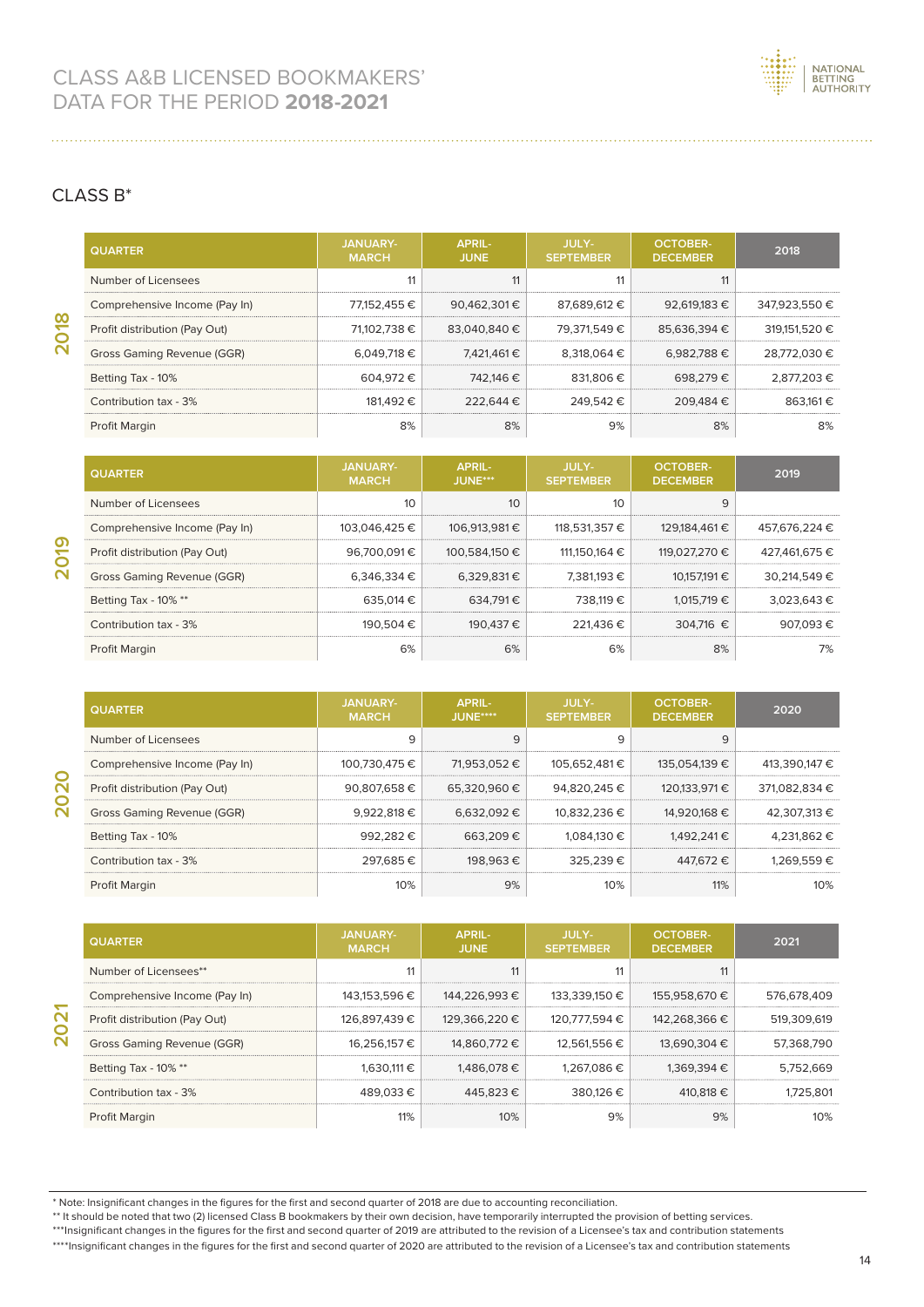

#### CLASS Β\*

#### **PERCENTAGE (%) CHANGE**

| <b>QUARTER</b>                | <b>OCTOBER-</b><br><b>DECEMBER</b><br>2018-2019 | <b>OCTOBER-</b><br><b>DECEMBER</b><br>2019-2020 | <b>OCTOBER-</b><br><b>DECEMBER</b><br>2019-2021 | <b>OCTOBER-</b><br><b>DECEMBER</b><br>2020-2021 |
|-------------------------------|-------------------------------------------------|-------------------------------------------------|-------------------------------------------------|-------------------------------------------------|
| Number of Licensees           | $-18\%$                                         | $-0\%$<br><b>COL</b>                            | $22\%$ $\angle$                                 |                                                 |
| Comprehensive Income (Pay In) | $39\%$ $\rightarrow$                            | $5\%$ $\triangle$                               | $21\%$ $\rightarrow$                            |                                                 |
| Profit distribution (Pay Out) | $39\%$ $\triangle$                              | $1\%$ $\blacktriangle$                          | $20%$ $\triangle$                               |                                                 |
| Gross Gaming Revenue (GGR)    | $45\%$ $\triangle$                              | $47\%$ $\triangle$                              | $35\%$ $\rightarrow$                            |                                                 |
| Betting Tax - 10%             | 45%                                             | $47\%$ $\triangle$                              | $35\%$ $\sim$                                   |                                                 |
| Contribution tax - 3%         |                                                 | $47\%$ $\triangle$                              | $35\%$ $\angle$                                 |                                                 |
| <b>Profit Margin</b>          |                                                 | $41\%$                                          |                                                 |                                                 |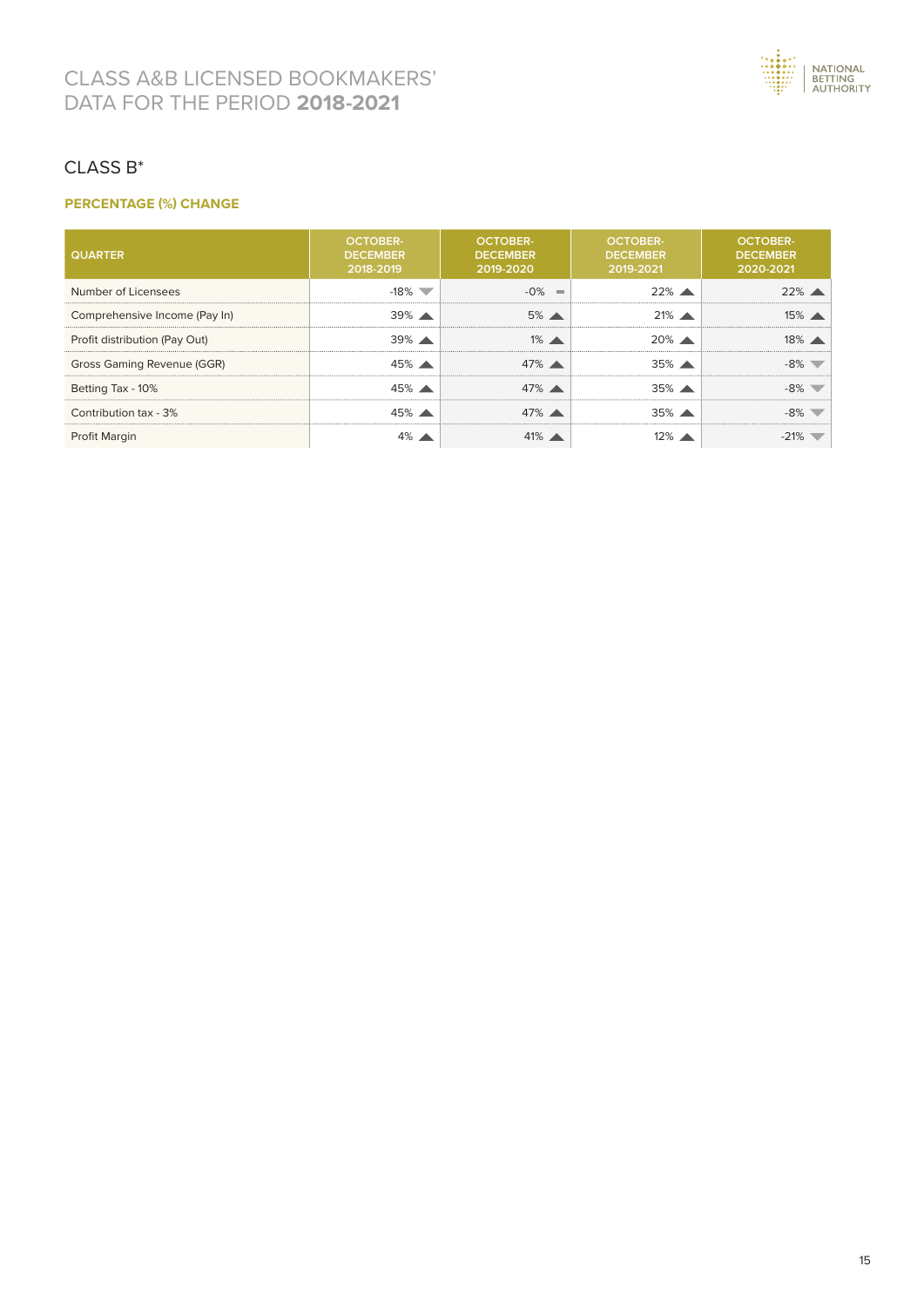

#### Blocking list of illegal betting services providers

# **5289 8731 11824 6284 9624 12563 7462 10592 13305 8103 11363 13808 2018 2019 2020 JANUARY-MARCH JANUARY-MARCH JANUARY-MARCH APRIL-JUNE APRIL-JUNE APRIL-JUNE JULY-SEPTEMBER JULY-SEPTEMBER JULY-SEPTEMBER OCTOBER-DECEMBER OCTOBER-DECEMBER OCTOBER-DECEMBER**

#### **2021**

**JANUARY-MARCH**

**14381**

**APRIL-JUNE**



**15322 JULY-SEPTEMBER**



#### **PERCENTAGE (%) CHANGE**

| <b>QUARTER</b>             | <b>NUMBER OF WEBSITES</b> |
|----------------------------|---------------------------|
| OCTOBER-DECEMBER 2018-2019 | $40\%$ $\triangle$        |
| OCTOBER-DECEMBER 2019-2020 | 22%                       |
| OCTOBER-DECEMBER 2019-2021 | $38\%$ $\triangle$        |
| OCTOBER-DECEMBER 2020-2021 | $13\%$                    |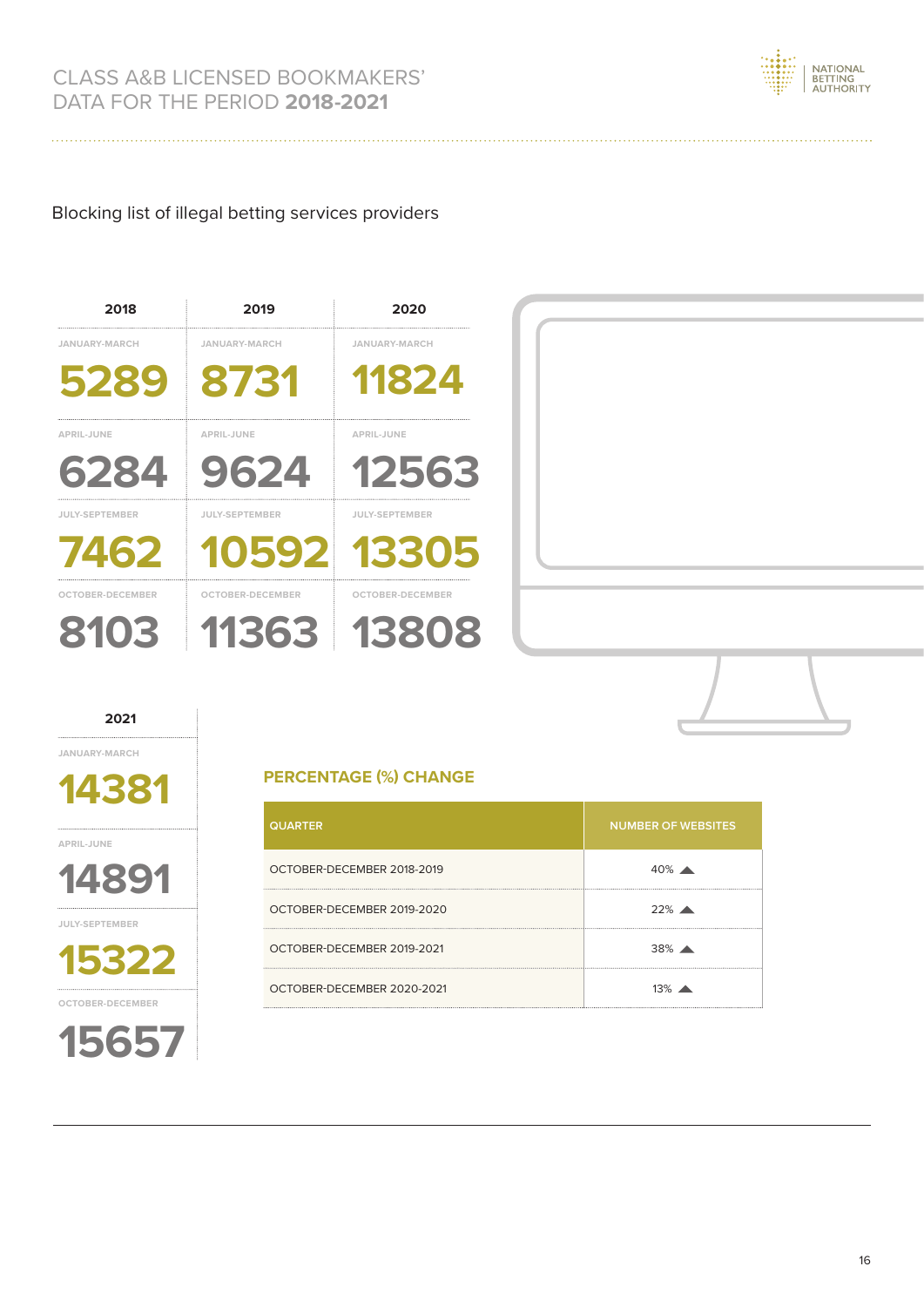

**Authorised Agent** – means the person who provides betting services on account of a Class A licensed bookmaker

**Authority** – means the National Betting Authority

**Bet** – means any type of bet on sports events where the competitors are natural persons or on other type of events in which natural persons participate, which actually take place, provided that the winnings of each player are determined by the person who organises the bet, before or at the time of the placing of the bet, by reference both to the amount paid by each player in order to take part in the bet, as well as to the odds set for the specific bet, which is conducted pursuant to a Class A or B bookmaker's licence as specified in the Betting Law of 2019

**Betting Tax** – the amount of betting tax, for each accounting period, amounts to ten per cent (10%) on the net proceeds from the licensed Class A or B bookmaker's bet, for the corresponding accounting period

**Blocking List** - Internet service providers are obliged to apply a blocking system to prevent their clients/users from accessing betting service providers who do not hold a Class B license and to service providers, as established in sections 83, 84, 85, 86 and 87 of the Betting Law of 2019. The Authority makes available online the updated blocking list with the total number of websites that did not apply for a Class B license or offer illegal betting services at the link https://nba.gov.cy/wp-content/uploads/BlockingListLatest. txt, as well as on the Authority's website www.nba.gov.cy

**Class A bookmaker** – means the legal person for whom a bookmaker's license is issued and which authorizes the provision of carrying out betting services within licensed premises excluding Class B betting services and horse racing betting

**Class B bookmaker** – means the legal person for whom a bookmaker's license is issued and which authorizes the provision of online betting services, excluding slot machines, online casino games and electronic horse-racing betting.

**Comprehensive income X (pay in)** – is the total amounts paid to Class A or B licensed bookmaker, for a particular accounting period, in relation to bets carried out by him

**Contribution tax** – the amount payable to the Authority as a contribution, amounts to three per cent (3%) of the net proceeds from bets from a Class A or B licensed bookmaker, for the corresponding accounting period

**Gross Gaming Revenue (GGR)** – is the amount of net pro-

ceeds from a bet from a Class A or B licensed bookmaker, for a particular accounting period, and equals with (comprehensive income) pay in minus profit distribution (pay out)

**Licensed premises** – means the premises for which a license for premises is issued

**License for premises** – means the license to use the premises to provide Class A betting services

**Person** – means a natural or a legal person

**Person in charge of premises** – means the person who is named as the person responsible for the application of the provisions of the Betting Law of 2019 within the premises

**Profit distribution Y (pay out)** – is the total amounts paid by the Class A or B licensed bookmaker, for a particular period, as winnings to persons who bet, irrespective as to when the bets were placed or played

**Unlawful bet** – means a bet carried out contrary to the provisions of the Law or any other bet expressly prohibited by the provisions of the Law